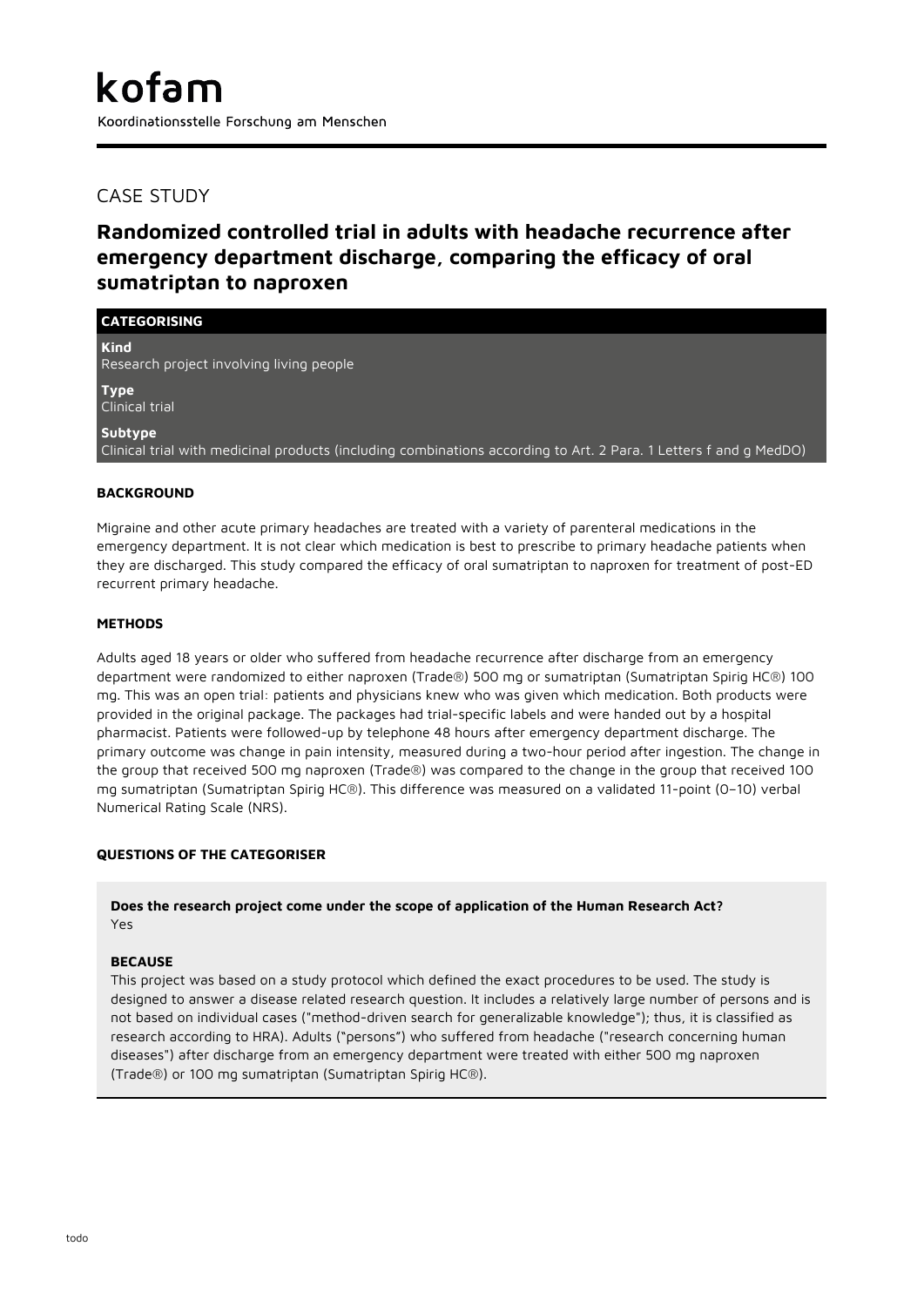#### **Is the research project a project involving living persons?** Yes

#### **BECAUSE**

Adults ("persons") who suffered from headache after discharge from an emergency department were included in this research project.

#### **Is the research project a clinical trial?**

Yes

#### **BECAUSE**

In this research project, the investigator randomly assigned ("prospectively assigned") adults ("persons") who suffered from headache after discharge from an emergency department to receive either 500 mg naproxen (Trade®) or 100 mg sumatriptan (Sumatriptan Spirig HC®) ("health related intervention (therapeutic measure)"). The project assessed between-group difference in change in in pain intensity over the 2-hour period after they took the drugs ("to investigate its effect on health").

**Does the trial involve investigating medicinal products (including combinations according to Art. 2 Para. 1 Letters f and g Medical Device Ordinance (MedDO) from the July 1, 2020)?** Yes

#### **BECAUSE**

This clinical trial investigated the effects of naproxen (Trade®) 500 mg and sumatriptan (Sumatriptan Spirig HC®) 100 mg. (Both are "medicinal products").

#### **Is the IMP authorised in Switzerland?**

Yes

#### **BECAUSE**

This clinical trial investigated the effects of naproxen (Trade®) 500 mg and sumatriptan (Sumatriptan Spirig HC®) 100 mg. Both are "authorised" for the market in Switzerland, and are provided "as is", unchanged except for their labels. (Approval numbers for sumatriptan/[Sumatriptan Spirig HC®]: 58466, 58512, 58513 [Swissmedic]; and, for naproxen/[Trade®]: 51480 [Swissmedic]).

## **Does the IMP administration comply with the specifications in the summary of product characteristics (SPC)?**

Yes

#### **BECAUSE**

This clinical trial investigated the effects of naproxen (Trade®) 500 mg and sumatriptan (Sumatriptan Spirig HC®) 100 mg on patients who suffered from headache after discharge from an emergency department. Naproxen and sumatriptan are approved in Switzerland for the treatment of headache. According to the summary of product characteristics , the maximum recommended dose for naproxen (Trade®) is 500 mg a day. For Sumatriptan (Sumatriptan Spirig HC®) it is 200 mg a day. Summary of product characteristics available here.